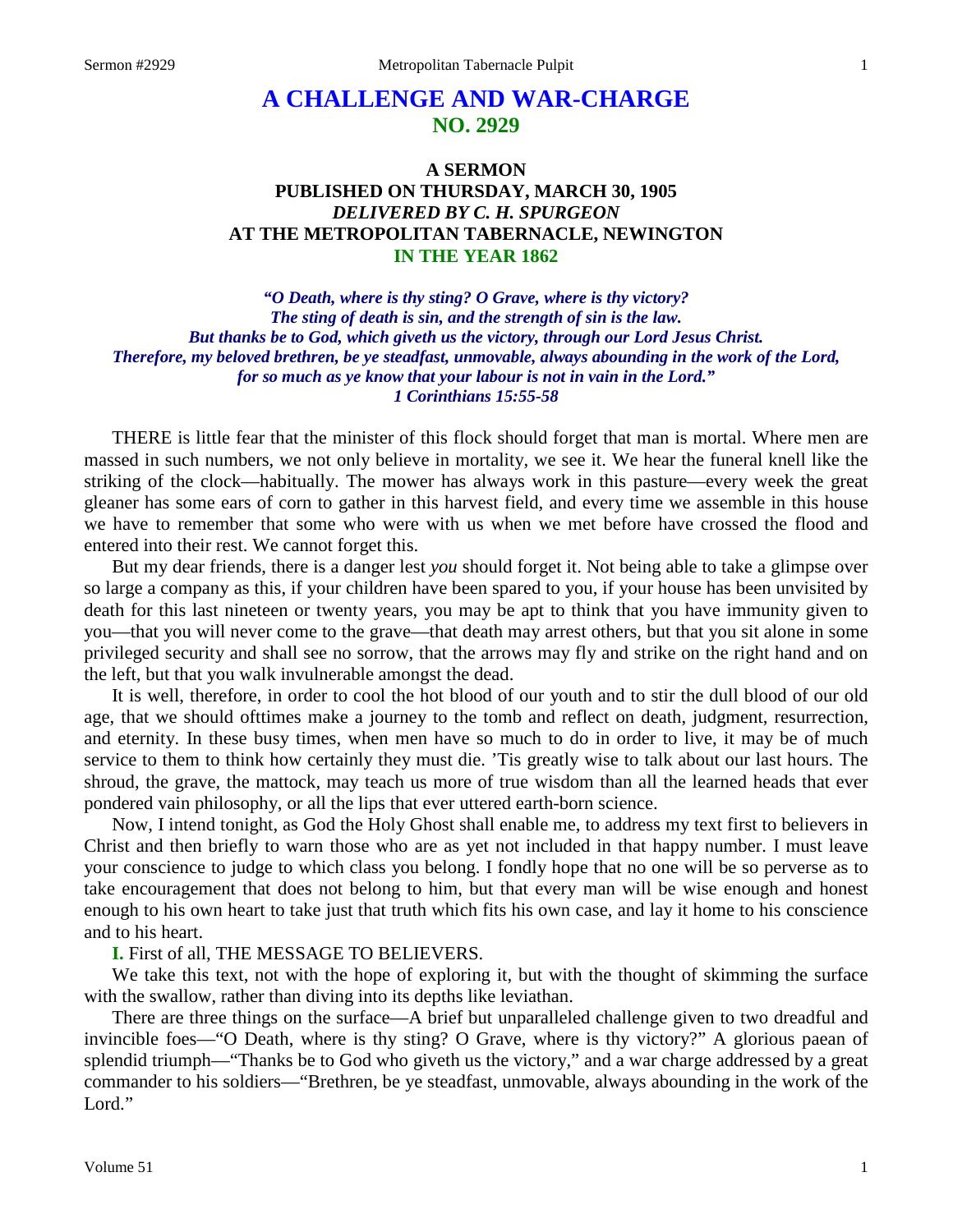There is here, first, *a double challenge*, "O Death, where is thy sting?" Death, you skeleton monarch, where is thy sting? Fleshless rider upon the pale horse, we ask you, where is thy sting? With a horrible and ghastly smile, he answers us, "My sting! You have but to open your eyes and see it, and ere long I shall make your flesh quiver with it, when I send it in even to your very soul. Where is my sting! Is it no sting to you to know that you must leave everything you call dear on the earth, that your estates must be left behind you, and your broad acres must be all renounced? Is it nothing to you that your houses and your lands, your merriments and your enjoyments, your feasts and your riots, must be forsaken? That the hearth and everything that is genial in the family, friendship and the communion of generous hearts, and everything that makes glad the eye or cheers the ear must be left behind you? For your eye, when filmed by my finger—no more the landscape, the rugged mountain, or the plain? For your ear, when I have sealed them in eternal silence—no more the voice of them that make merry, no more the music or the choral hymn? You shall be deaf forever when I cast you into the grave. Is it no sting to you to leave the enjoyments of the house of God? For you no more the communion of the body and blood of Christ, for you no more the gladsome seasons when the tribes come up to the house of the Lord with willing footsteps to keep holy-day and magnify Him who has loved them and given Himself for them. Is it no sting to remember that soon you must gaze, for the last time, upon the cheek which is now so fair in your sight? That soon you must take the last fond gaze of her who is the partner of your life, that you must leave everything, taking nothing with you, returning to the earth naked as you came from your mother's womb, stripped, bereft of everything, a penniless beggar, going back to the vile dust from whence you did spring—is there no sting in this?"

"Where is my sting? Ask the grey-headed," the monster says, "whether they already do not feel the pangs of it. Their eyes grow weak, the strong pillars of the house of man begins to fail, the breath comes heavily, the hair is blanched—the grasshopper has become a burden and the teeth cease because they are few. Ask me where is my sting? Even the young can feel it, for, if they think at all, they know that every breath they draw is but a step towards the tomb, and that their pulses,

### *'Like muffled drums, are beating Funeral marches to the grave.'"*

"Where is my sting!" says Death. "Look to the widow in whose heart my sting is rankling now. The beloved of her soul has departed and she is left to mourn like a turtle without her mate. Ask the fatherless where is the sting of death as they are driven into the street, received by the cold hand of public charity, scarce housed and fed. Where is my sting! Ask the weeping child as he looks down into the coffin upon the dead face of the mother that once toiled and labored for him, who once cherished and loved him, but who has now gone to the place appointed for all living. Aha! Aha!" says he, "where is my sting! You have all felt it in the departure of your best beloved ones, when you most wished to have them. The State has felt it. I smote the fellow to the crowned head and laid him low. I smote again and took away the statesman when he had returned from a distant empire laden with the spoils of many years' experience. I have with my sting taken away the rich and the mighty, the beautiful and the lovely, the learned, the pious, the good, the benevolent. I have taken them away just when the world wanted them the most, till I made good men say, 'The righteous perish and the godly man ceaseth from the earth.' Ask me where is my sting!" he cries, and drives his white horse of terror onward and dashes from us in disdain.

Ay, Death! but we defy you still, and though you have thus vented your spleen, we cry to you again, "Have at you, Death! Have at you! You have no sting, for all your boast. To believers you are now a stingless-locust. Hold awhile till we hear the other tyrant, your powerful confederate."

"O Grave, where is thy victory?" From its hollow depths, the Grave replies, "Ask me where is my victory! Wherefore, O foolish son of Adam, do you not ask where is *not* my victory? From Machpelah to Gethsemane I have had my splendid triumphs. Onward, from the first age even until now, I have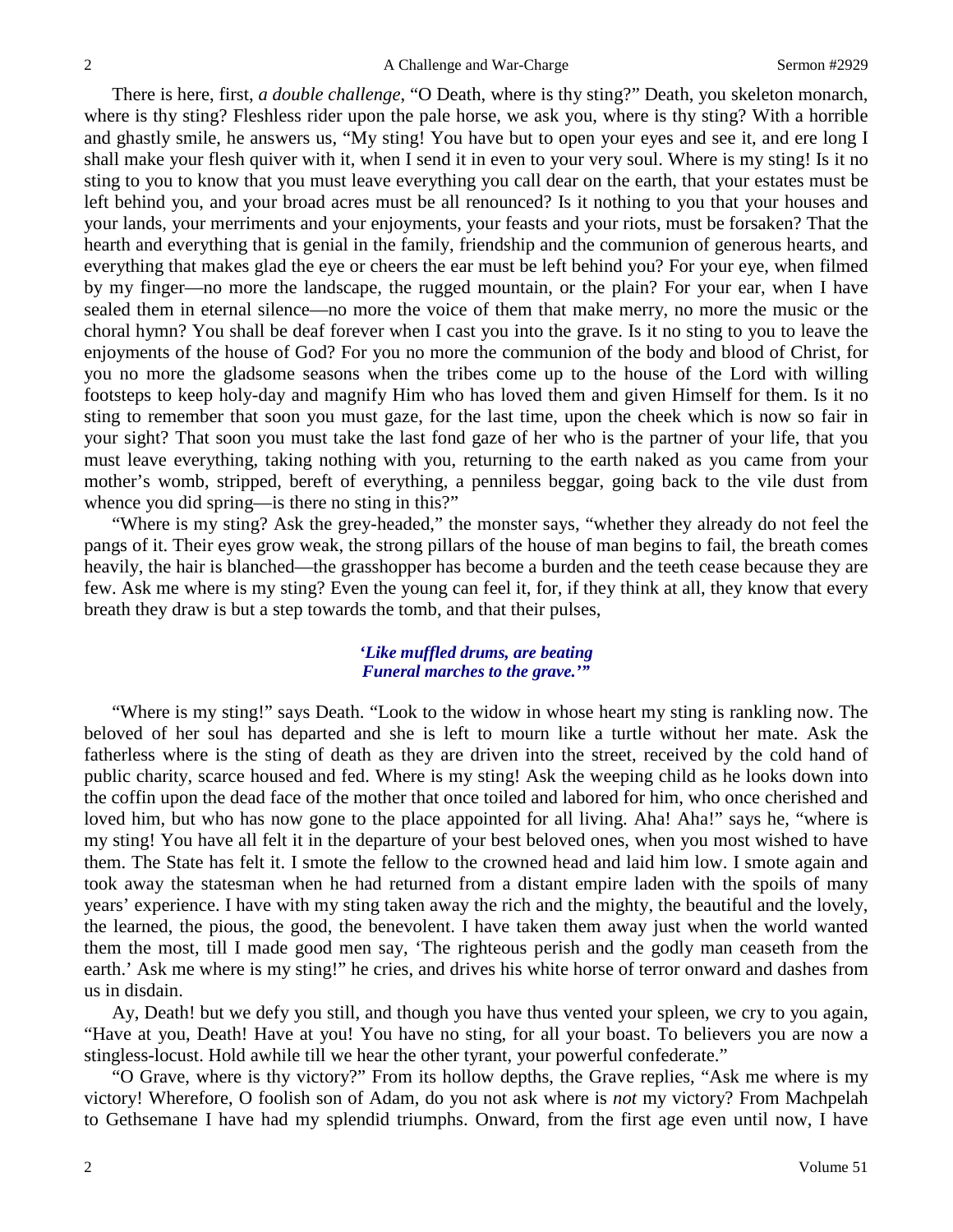proved to men that I am victor. Where are my triumphs! Open the soil upon which your fair world rests and see if every vault be not filled with a putrid mass of rotten mortality. Could you bring up your fellows from the grave and pile them above the sod, there would be so many dead that there would not be room for the living. Yes, heap them up, heap them up till they make a pyramid higher than the Egyptian Pharaoh ever reared—pile them up and they will outreach the Alps and salute the morning star with their dread heights of rottenness!

"Where is my victory? Ask every howling tempest as it drives the ship like a cockleshell before it, ask every sunken rock and reef and icebound shore. Where is my victory! Ask the battlefield of yesterday, all gory with blood shed by a brother's hand, where sons of Anglo-Saxon mothers lie upon the plains of their own country, slain by their own brothers' hand! Where is my victory! From Waterloo go back to Trafalgar—stretch your wings and fly to ancient times, to Salamis and Marathon, or farther back still—speak of all that Sennacherib did, and the mighty host that went before him, when he smote the loins of kings and slew hecatombs of their subjects in an hour.

"Where is my victory! There is not a spot of ground but feels it, there is not an age but must testify thereunto. The signs of it are everywhere. Look at yonder lovely nook, where birds are singing and sweet flowers are springing up from the ever-green sod. You will say, 'Death hath never been here.' But what are those hillocks bound with the brown bramble? I *have* been here and here keep I my place. Look yonder where the white stones stand up like the very teeth of death, and see how I have devoured my thousands. From yonder busy city they bring them out by scores each day and lay them in the tomb and yet you ask me where is my victory! Why, you are every one of you captives of my perpetual triumphing. You are marching on, every one of you, downwards to my jaws. Go whither you may, you are always coming down to my doors, I shall soon shut my gates upon you, every one of you. Strong and healthy men, men of brawny arm, men of massive intellect, men whose limbs totter not though you bear mighty burdens, I shall one of these days receive you, helpless as little children—and you shall lie in your white cerements, in your wooden case—and I shall then prove to you and to the world where is my victory."

Even as we tremblingly listen, the Grave shuts its yawning mouth and all is still save where the voice of faith, looking down upon the dry bones and believing that they shall yet live, cries, "Despite your vaunt, you braggart, your boastings are as hollow as yourself. Where is thy victory? We will prove you impotent yet, O desperate Grave! You have no triumphs. Our Lord, JEHOVAH'S Christ, the Resurrection—He has broken open your portals and made through your territories a passage wide for all believers to the Land of Promise. What though—

### *'An angel's arm can't snatch me from the grave, Legions of angels can't confine me there.'"*

Turn now, O believer, and sing a paean of triumph. "The sting of death is sin." Through Jesus Christ that is forgiven. "The strength of sin is the law." Through Christ Jesus that has ceased to thunder, for it has been fulfilled and has become our friend. Therefore "thanks be unto God who giveth us the victory, through our Lord Jesus Christ."

Prepare ye then the voice of joyous thanksgiving. Make ready your triumphal hymn. Death, we now triumph over you. You have spoken, but now we will speak and answer you to your face. Death has no sting to a believer. Once death was the penalty of sin—sin being forgiven, the penalty ceases and Christians do not die now as a punishment for their sin, but they die that they may be prepared to live. They are unclothed that they may be clothed upon with that house which is from heaven. They leave the tenement of clay that they may inherit the eternal mansion.

There is no sting left in you, O Death, in yourself. As for all you can tell us of aches and pains and groans, we know that all these things work together for our good. As for what you tell us of your gloom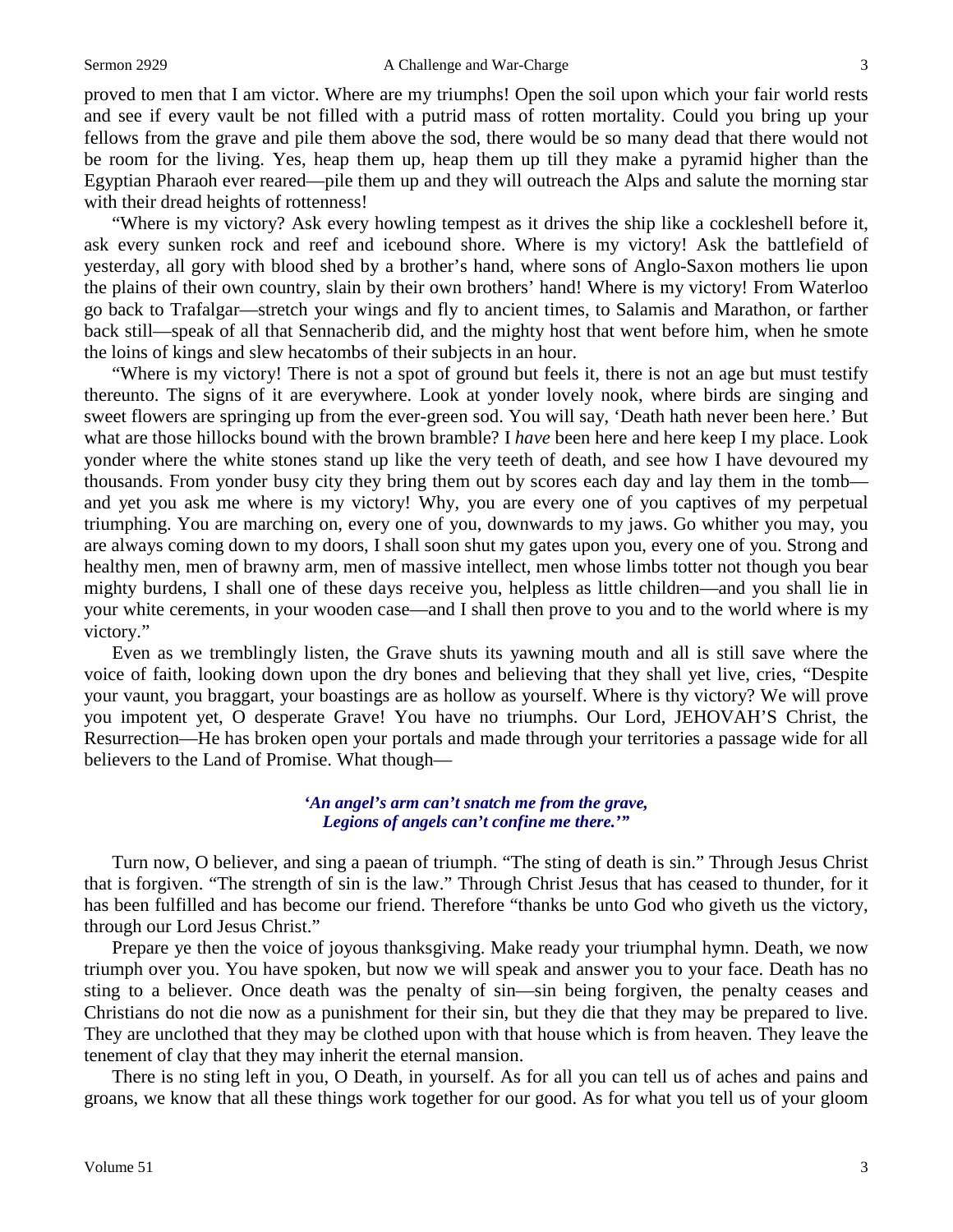and of your horror, we believe in nothing that you say, for, if Christ is with us, we will walk through the valley of the shadow of death and fear no evil.

As you have lost your sting in yourself, O Death, so you have also lost your sting as to all that we lose by you. You tell us that we lose the sights of earth, but skeleton king, we gain the sights of heaven. What are the landscapes of this dusky world compared with the azure skies, the lakes of crystal, and the plains of everlasting green in the land of light and glory?

What are the cities of this world—the giant cities of the West, the fairy cities of the East—what are they all compared with Jerusalem, the golden city, the pearly-gated, the city whose walls are jasper, whose very paving stones are laid with fair colors? Lose by losing earth! Surely in gaining heaven the loss is all forgotten!

You say our ears are closed—it is not so—they are opened to hear the seraph's hymn and to listen to the music of the cherubim, awful, sublime, and beautiful. You say we leave behind us wealth and wit and friends. Fool that you are, 'tis wealth we gain—and all is dross we leave behind. And as for friends, we have as many—yes, and many more—and they are better too than those we leave on earth. We have beloved ones that have crossed the flood, and at their head we have One who is better to us than a million friends, the Chief among Ten Thousand, the Altogether Lovely. As for all that you can take away, take it, and welcome, since the joy which shall be revealed in us is an exceeding and eternal weight of glory. This far surpasses the light affliction of losing all that earth can give.

Death, we tell you again that your sting is taken away as to the friends we have lost. The widow, weeping, tells you that she does not feel your sting, for her husband is in heaven and she is following him as speedily as time can carry her. The mother tells you, Death, that through *divine* grace you have no sting in her thoughts concerning her infants. She rejoices to know that at her breast there once did hang immortal spirits that now behold the Savior's face. And we say to you, Death, concerning all beloved ones who have gone, that we sorrow not over them, and would not—

#### *"Break their placid sleep, Nor lure them from their home above."*

We devoutly thank the Father of spirits, who has safely housed them beyond fear of damage and brought them to the desired haven where no rough wind or tempestuous wave shall ever rock their keel again. "Blessed," we say, as we repeat the voice from heaven, "blessed are the dead which die in the Lord." And that voice from heaven responds again, in tones articulate, "Yea, saith the Spirit, that they may rest from their labours, and their works do follow them."

> *"Thus brighter hopes, that are not dreams, Their light around the spirit shed; And heaven itself breaks out in gleams Of glory round the dying bed."*

Death, you have no sting—your pains are loosed. So what your face be pale, your shadow dark, as you flit across the chamber! What though frail nature shrink and shudder at your dart? Kind Jesus, help us—we cling to You and all our spirit bravely cries, in calm defiance, lively faith, and holy rapture—"O Death, where is thy sting? Thanks be unto God that giveth us the victory."

As for the grave, dear brothers and sisters, let us answer its foul-mouthed boastings. We tell the grave that it has no victory in itself. 'Tis true we shall sleep in it, but we sleep as victors. We hear the shout of triumph and we lie down as warriors taking their rest, not as vanquished ones. Christ has made the tomb, which was once a prison, a resting place for the bodies of His saints. He has made the tomb His royal closet, where he bids His beloved lay aside the dusky garments of their work-days till they shall be cleansed and made meet to be the garments of His everlasting holy-days in heaven.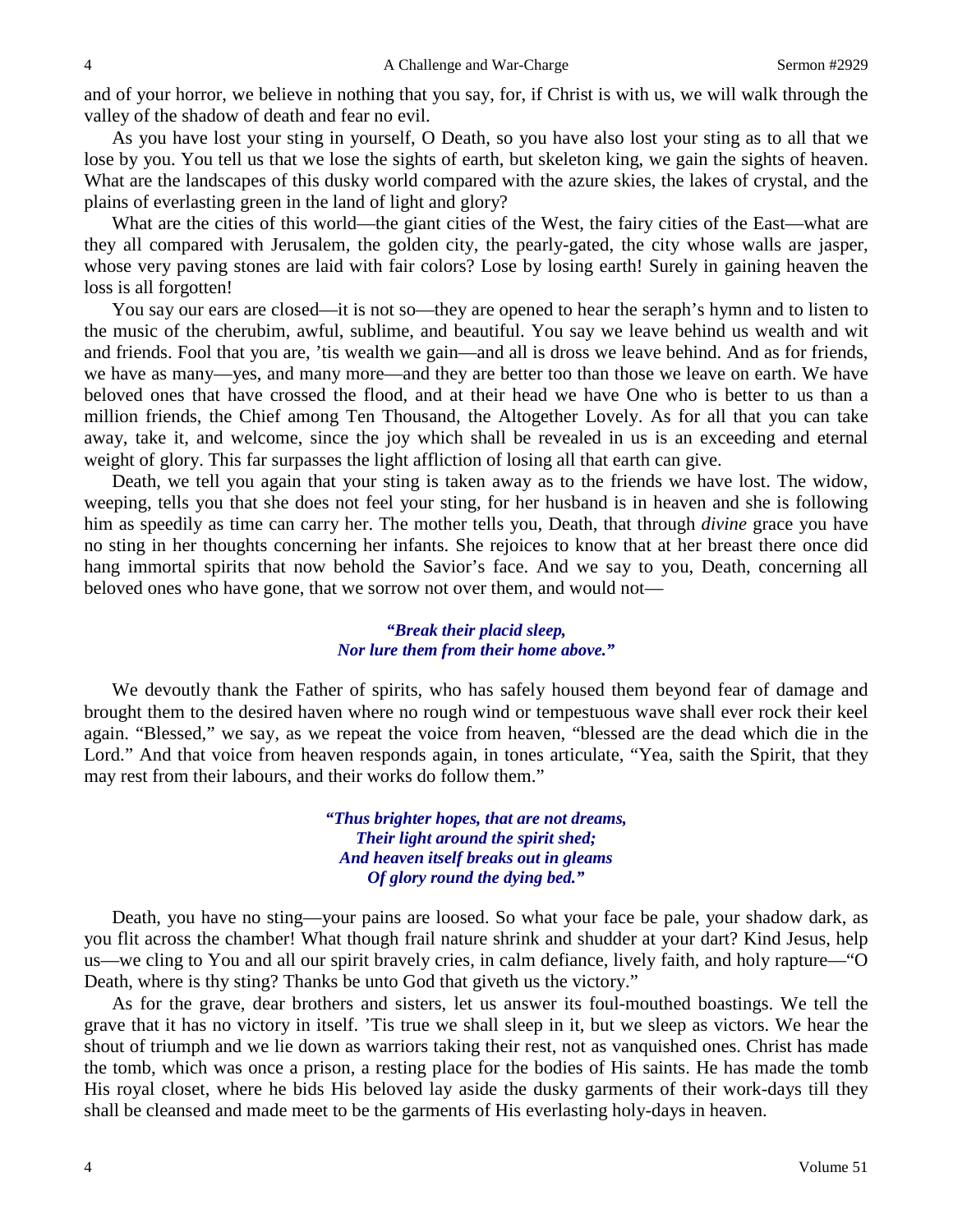O Grave, when you do encompass our bodies, you are yourself defeated—you are our servant—call us not your slaves. We conquer ere we come to nestle in your bosom. O, Grave, we have lost nothing but the like of that we committed to your keeping when we placed the slumbering forms of friends we dearly loved to lodge within your arms. Their relics are there, but *they* are in heaven. Their corruption is there, but the earnest of their resurrection is on high and that which lives in deathless immortality is above.

There they lie, for flesh and blood have sin—there let them lie, for flesh and blood must be purified. But they shall live and we tell you, Grave, that when the trumpet sounds, you must give back our friends to us, ten times more dear than they were when, with hollow sound of, "Dust to dust and ashes to ashes," we laid them in your cold embrace. You have no victory, 'tis but a temporary triumph—you must give back your prey.

Talk you of corruption—what is it but as the fuller's bath wherein the body lies till it be made of purest white? Speak you of cold vaults, darkness, and damp—what are all these but fit accompaniments of the process in which the corruption shall become incorruption and the mortal immortality? We smile at all your horrors, we salute you as the place where we shall take repose awhile than as the dungeon of our souls' imprisonment. O Death, where is thy sting? O Grave, where is thy victory?

I wish I could set these matters tonight in language such as Christmas Evans would have used in his glowing moments. This is a right glowing theme that might make a dumb man speak and might summon the ears of the deaf to listen. Christ has vanquished death by dying. He has disrobed the grave of its triumphal garments by wearing its cerements Himself. He consecrated the sepulcher by slumbering in its dark recess.

Death is the destroying angel now no more, the tomb no more a charnel house. Behold, as Samson carried the gates of Gaza to the top of Hebron—doors, posts, bars, and all—so has Christ carried the gates of death to the top of heaven's hill—posts, and bars, and all—and all the legions of hell cannot bring back the trophies which our Samson has rent away.

Bound Himself once with cords by His own brethren, He snapped them as though they were green withs and in heaps upon heaps He has laid His enemies dead at His feet. Sin, and death, and hell—all are vanquished by the Man that once was bound, but who now binds captivity and leads it captive. Sing unto Him, you spirits that are redeemed before the throne of God.

Lift up your hallelujahs, clap your wings, sweep your harps and say, "All hail! You vanquisher of death, You destroyer of the grave!" Let the echo reverberate to the lowest depths of hell, and let the fiends bite their fire-tormented tongues and gnash their teeth in vain, whilst that song is echoed in notes like these, "O Death, where is thy sting? O Grave, where is thy victory?"

Hark now! Oh, hark! Heed *the war charge of our Great Captain*. "Therefore, my beloved brethren, be ye steadfast, unmovable, always abounding in the work of the Lord." Alas for the embattled hosts of God's elect, if you, O Death! didst seal the dispatch from the gory field of battle, and you, O Grave! didst hollow out the niche where the warrior should receive in holy sanctuary his honorable due! "If in this life only we have hope in Christ, we are of all men most miserable."

'Twere a troublous and a toilsome thing, in truth, to be steadfast if there were no reward. Christian men and women, to you is this word of admonition given. Inasmuch as you shall not die but live, inasmuch as you are the heirs of immortality and life, Christ bids you this day be steadfast. Be steadfast in your doctrine. Hold the truth and especially the solemn truth of resurrection. Hold it firmly, as with an iron grip.

Be you steadfast in holiness—let nothing move you—stand to the right. Remember, if the earth reels, your hand is on the stars and therefore you need not lose your hold. Be you steadfast in your profession—blush not, hide not your candle under a bushel. The glory that is to be revealed will make you good amends for all the shame and contumely that the reproach of Christ may bring upon you. Be you steadfast in everything that is a matter of faith to you—steadfast in your firm belief of Christ's redemption of your souls—steadfast in the full conviction that you are the adopted children of your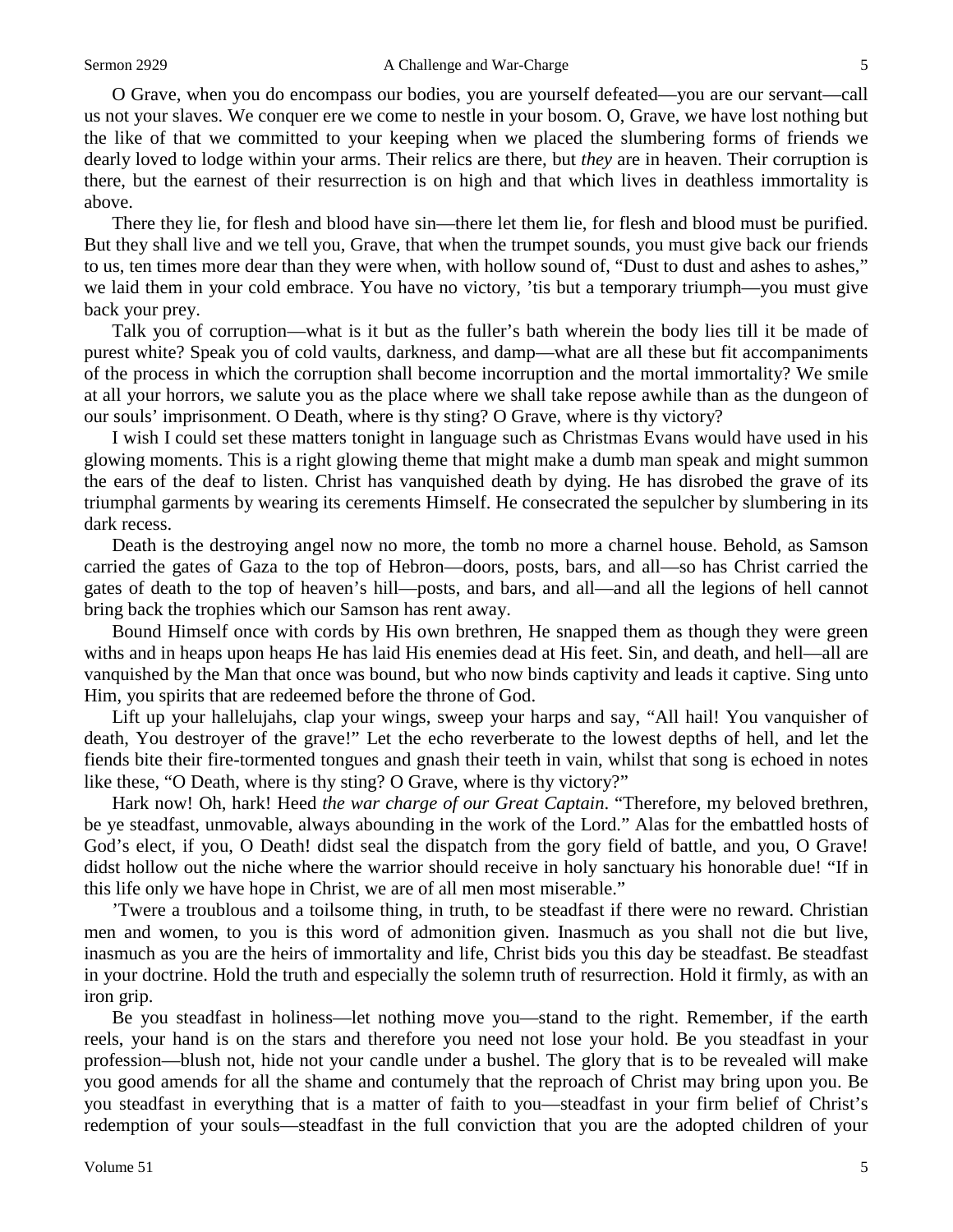heavenly Father—steadfast in your continual perseverance in sanctification, that you may be fitted for the embrace of your Lord. Be you steadfast like mountains that never move, like the hidden pillars of granite on which, though eye has never seen, this large globe rests. Like those under-lying rocks which bear up all the deep soil, be you everlastingly steadfast.

Temptation will come—"be ye unmovable." Like cedars rocked in the storm, but never uprooted like lighthouses against which the huge waves dash and over which the mountains of foam will leap, be you bright in testimony but never stirred in steadfastness. Like some peak that glitters in the sun and soon is shivered in the lightning, yet still stands looking up to the next storm and defying the next blow.

"Be ye unmovable." As the anvil to the stroke of the hammer, so bear you persecution, affliction, temptation—let none of these things move you, neither count your life dear unto you. Immortality! Be that your watchword, as you stand in your ranks while the shot is flying and the foe is advancing. When you are bidden not to advance, but to stand still—"having done all to stand"—be this your reflection, "your life is hid with Christ in God." Immortality shall make amends for all your pain and suffering here. Resurrection shall restore all you seem to lose in the fray.

Be you "always abounding in the work of the Lord." Be you working here and there, at home and abroad—in the morning, when the first ruddy streak paints the brow of the young dawn—at noon-day, when the hot sun pours out its lavish floods of light, at eventide, when the birds are going to their rest, and at midnight, if there be a fallen sister who at no other hour can be reached.

"In the morning sow thy seed, and in the evening withhold not thy hand." With a heart for any strife, be first and foremost in every conflict—dash in at every skirmish and be in your rank at every decisive struggle. Hide not your face from shame and spitting, turn not back from labor or from scorn—"in the sweat of thy face thou shalt eat bread" on earth, but that bread which you eat in heaven, so gloriously won by the grace of God, shall be all the sweeter for the sweat that was lavished upon it. "Always abounding in the work of the Lord."

But I hear some of you say, "To what end is all this strain?" "Ah!" says one young man, "I have been steadfast and unmovable, and I have lost my job. Instead of being prospered by it, I have suffered loss." Well, there is another and a better land—your wrongs shall be righted there. Think of the rest which remains for the people of God.

"Ah!" says a mother, "but I trained up my little child and she just began to gladden my heart with her first prayer—and then she died." Refrain your eyes from weeping, for your work shall be rewarded, says the Lord—she lives a better life than she could have lived with you.

I, too, may ask, "To what end?" I may say that I see many brought to Christ and what becomes of them?—they die. In the college, out of our small numbers, two men we trained for the ministry have fallen asleep in Christ—one while yet a student and the other when he had but departed from us a few months. Well, but what of all this? They live. We trained them for the skies and made them choristers for eternity.

Our work is not lost. We must be steadfast, always abounding in God's work while here. It seems to me that this is the end for which the Sunday school teacher, the mother, the father, the minister should always be working. What does the farmer look for? Is he content when he sees his corn turning yellow to say, "How straight it stands! What a good harvest there is!"

No, no, he never counts what he has in his harvest till they shout the "Harvest Home." So we should think our work is never rewarded to the full till souls, saved through our means, get to heaven and until we get there to meet them there.

I see some dear brothers here who I have no doubt look for many souls to meet them at the gates of Paradise—and I can cast my eye over a sister, here and there in this church who, highly honored of God, will have young spirits to meet them at heaven's gate and salute them joyfully as mothers in Israel. Happy, happy we who, when we wing our way to heaven, shall hear a band behind us—and when we turn our heads, wondering who they are, shall hear each say, "You did bring me to Christ. You did teach me His blessed name. You did rescue me from sin and vice. You have led me along the golden shining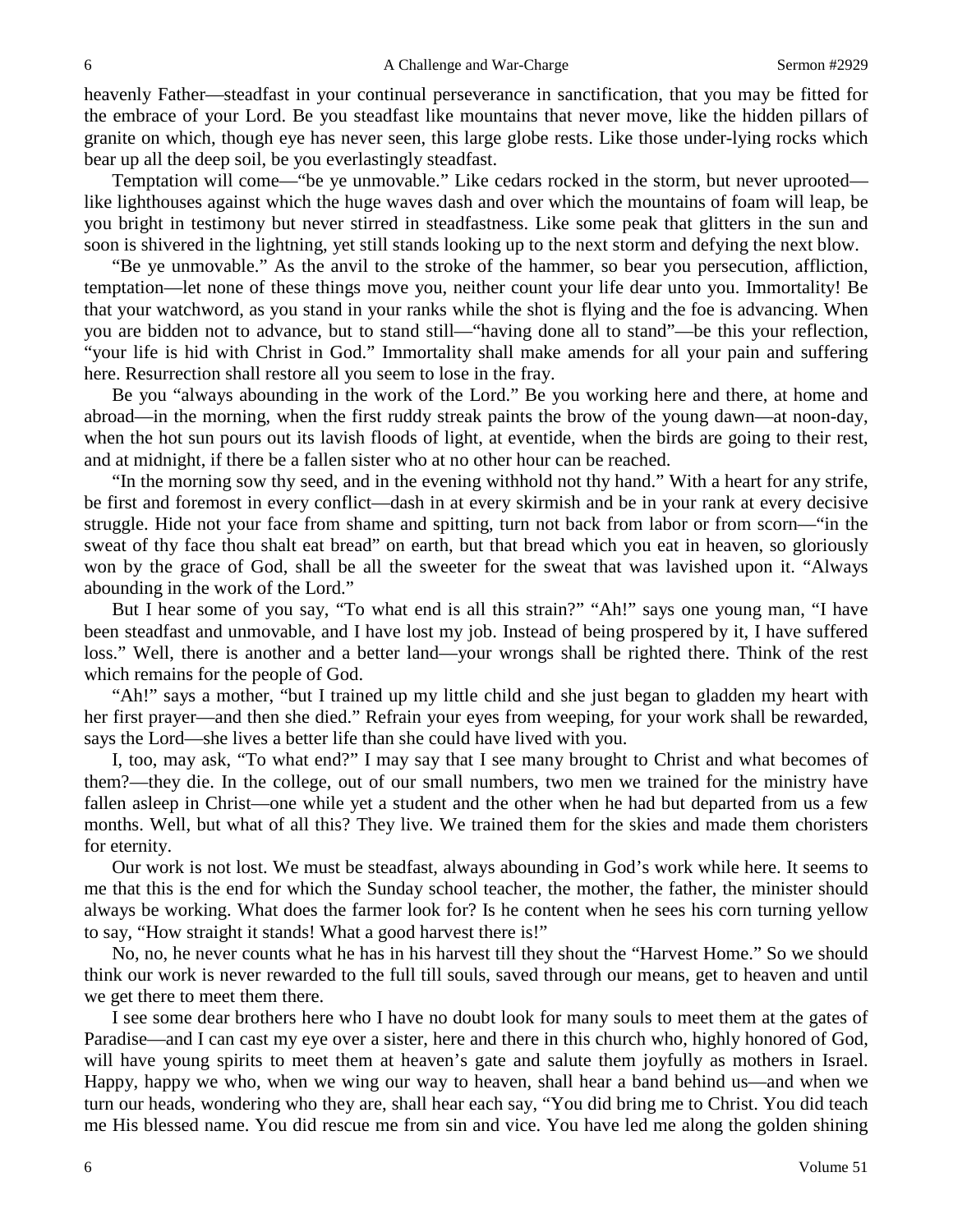path to heaven, and here I am, to share your bliss forever." Brethren, there is another and a better land"—therefore be ye steadfast, unmovable, always abounding in the work of the Lord, forasmuch as ye know that your labour is not in vain in the Lord."

**II.** We will pause a minute and then use our text for a very short time indeed for the other part of the congregation, uttering A WARNING TO UNBELIEVERS.

Where are they? Where shall I point my finger? Whither shall I present my gaze? They are mingled everywhere—in almost every pew. In these aisles and in the pews we have men and woman who do not love Christ, who have not passed from death unto life. Strangers, ay, and those that hear us every Sabbath-day too, to our pain and grief are here—hundreds, hundreds, hundreds that are still enemies to God and in the gall of bitterness.

Hear me, then, hear me! *To you death has a sting*. It will sting you in death. It will plague you on your pillow. It will make you toss your aching head. It will make your heart palpitate with a huge unutterable dread. You shall feel the sting and your friends shall see that you feel it by those dread expressions of awful gloom which shall come over you on the bed of death.

And there will be a sting after death, a sting the moment you are dead. Summoned before your God, you shall hear your sentence and there will be a sting in judgment. When the body shall rise from the grave, then there will be a sting forever and forever, in the second death—forever and forever. Is there any man here who can measure eternity? Who can tell its everlasting years? Yet all the while there shall be a sting in death, and such a sting, and such a terror, and such a misery, and such a torment, as only they can know who have begun to feel it—and even they know it not, for still it is forever and forever, when twice ten thousand thousand years have gone—forever and forever still!

There *is* a sting in Death *to you* and *over you the Grave will get the victory*, for the Grave shall devour you. When you wake up from it, again, it shall not be to newness of life—it shall not be in the image of the second Adam, but in the image of the first—and perhaps in the image of the first Adam in all the decay and loathsomeness into which death brought him.

I know not in what form the wicked dead shall rise. It may be they shall even in their bodies be the objects of everlasting contempt, devoured by the worm that never dies, so that their very flesh will give evidence of it. O my hearers, if these things be true, it is time that we woke up, it is time that saints woke up to try and bring you to Christ. It is high time that you also awoke up out of slumber. "It is a fearful thing to fall into the hands of the living God," "for our God is a consuming fire."

Are you ready to meet God? Are you ready for the judgment? Can you confront the Judge? Who among you can dwell with everlasting burnings or abide with the devouring flames? Do you shudder? Do you say, "Great God save us from our sin"?

The path is easy. The path is open—God wills not the death of a sinner, but rather that he should turn unto Him and live. Believe in the Lord Jesus Christ and you shall be saved. Trust Jesus now and you are saved at once. Death has lost its sting in that moment and the Grave its victory.

We said this morning in our simple discourse, "Repent and believe the Gospel." This is the sum of the Gospel—to repent and to know Christ. Oh, that the Spirit of God may lead every one in this assembly to do so at this very hour and then you can walk over your graves without fear, and descend into them without dread, for you shall come up out of them with triumph, you shall ascend to heaven with glory, and so shall you be forever with the Lord. The Lord add His own blessing for Jesus Christ's sake. Amen.

# **EXPOSITION BY C. H. SPURGEON**

### *2 THESSALONIANS 3*

**Verse 1.** *Finally, brethren, pray for us, that the word of the Lord may have free course, and be glorified, even as it is with you:*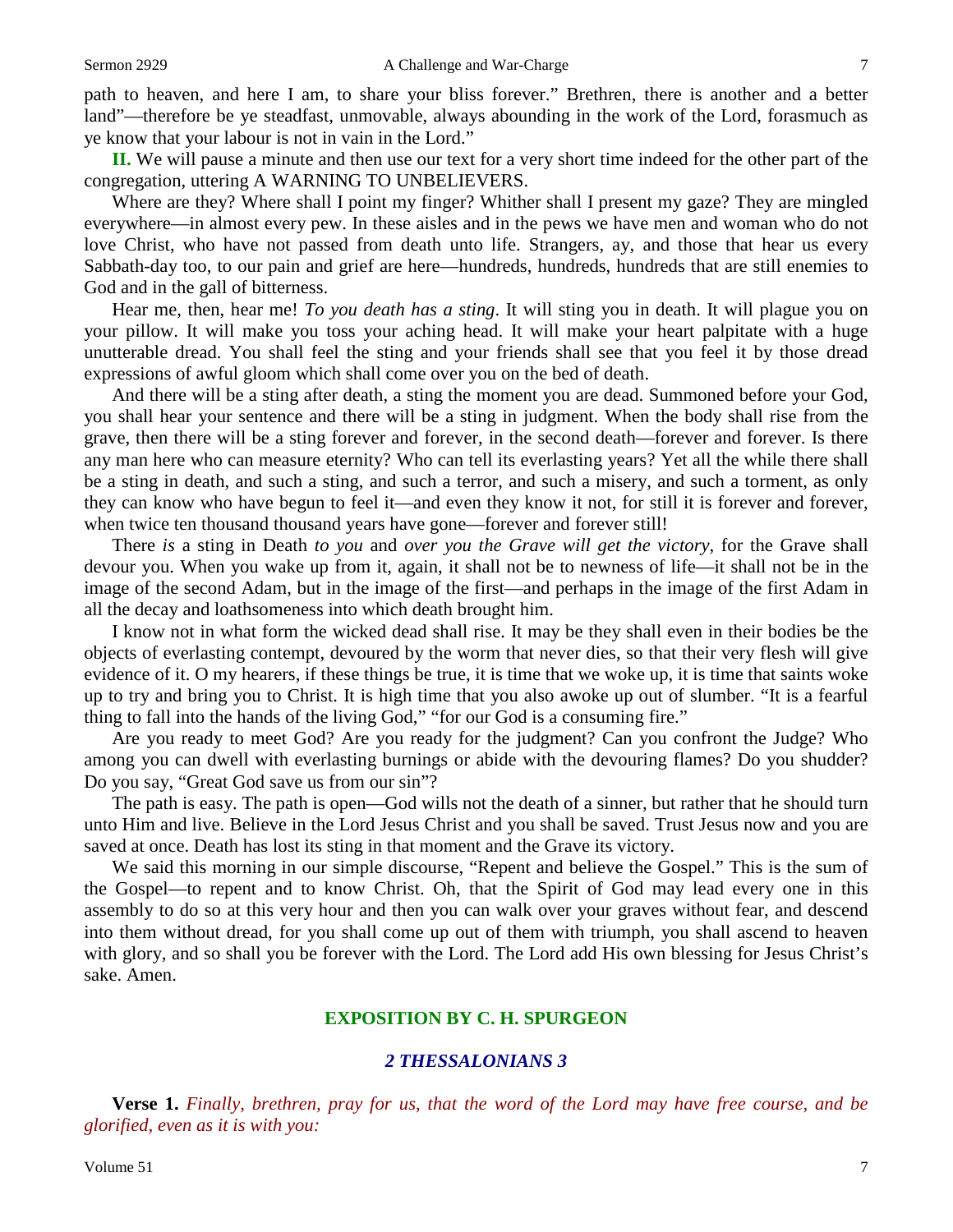A most important request. What can the ministers of the Gospel do if their people cease to pray for them? Even if their own prayers be heard, as they will be, and a measure of blessing be given, yet it will be but a scant measure compared with what it would be if all the saints united in their intercessions. Whenever we see the Word of God very mighty in one place it ought to encourage us to pray that it may be the same in another place, for it is the same Word and the hearts of all men are alike. The same spirit can give the same blessing in every place.

Hence Paul says, "Pray for us, that the word of the Lord may have free course and be glorified, even as it is with you." Now, if any of you in your church are enjoying rich prosperity, pray for others, that they may have the same. And if you are without it, take courage from any church which you see prospering and ask the Lord to do the same things for you. Very likely if we prayed more for ministers, they would be more blessed to us. There is many a man who cannot "hear" his minister and the reason may be that God never hears him pray for his minister.

# **2.** *And that we may be delivered from unreasonable and wicked men: for all men have not faith.*

I really do not know which is the worst to put up with—an unreasonable man or a wicked man. A wicked man may do you all sorts of mischief, but you soon know him. But an unreasonable man—you do not know where to find him and he can attack you from all sorts of places. Alas! there are some very unreasonable Christians—very good in some points, but very stupid—and a stupid man may set a village on a blaze quite as easily as a wicked man. The stupid man's accident may be as dangerous as another man's design. Pray also "that we may be delivered from wicked and unreasonable men, for all men have not faith," and all men have not sense, I may also add.

# **3.** *But the Lord is faithful,*

There is the mercy. Whether men are fools or knaves, the Lord is faithful.

**3.** *Who shall stablish you, and keep you from evil.* 

We are taught to pray for this grace. We are here told that we shall have it. Since God is faithful He will keep us from evil.

**4.** *And we have confidence in the Lord touching you, that ye both do and will do the things which we command you.* 

Our obedience to apostolic ordinances should be of the present and of the future. It should be fixed in our souls. What the Lord has commanded in His church by His apostles should be carefully regarded by us.

**5.** *And the Lord direct your heart into the love of God, and into the patient waiting for Christ.* 

The two things go together. When we love God, we long for the glory and the appearing of His Son. The most loving spirits in the world have had most an eye to that glorious coming. Note Enoch who walked with God and prophesied, saying, "Behold, the LORD cometh." Note Daniel, "a man greatly beloved," and a seer who looked into the future and saw the Ancient of Days.

Mark also John who leaned his head on Jesus' bosom—we may say of him that he spoke more of the second coming than all the rest of the apostles. When the heart gets right away from earth and is set upon God, then it is that we begin to long for the manifestation of the Lord from heaven.

**6.** *Now we command you, brethren, in the name of our Lord Jesus Christ, that ye withdraw yourselves from every brother that walketh disorderly, and not after the tradition which he received of us.* 

Paul had been to Thessalonica and had given oral teaching, and now he commits to the book what he had spoken, but he bids them take care not to associate with those who willfully broke the ordinances of the church which he had taught them. There are some brethren with whom it is ill for us to associate, lest they do us harm—and it is ill for them that we associate with them, lest we seem to assist them in their evil deeds.

Especially is this so in the case of brethren of the class that he is about to describe—mischief makers, troublers, people that can always tell you the gossip of a congregation, that can tear a neighbor's character to pieces, that are able to perceive spots on the sun—people who delight in parading the fault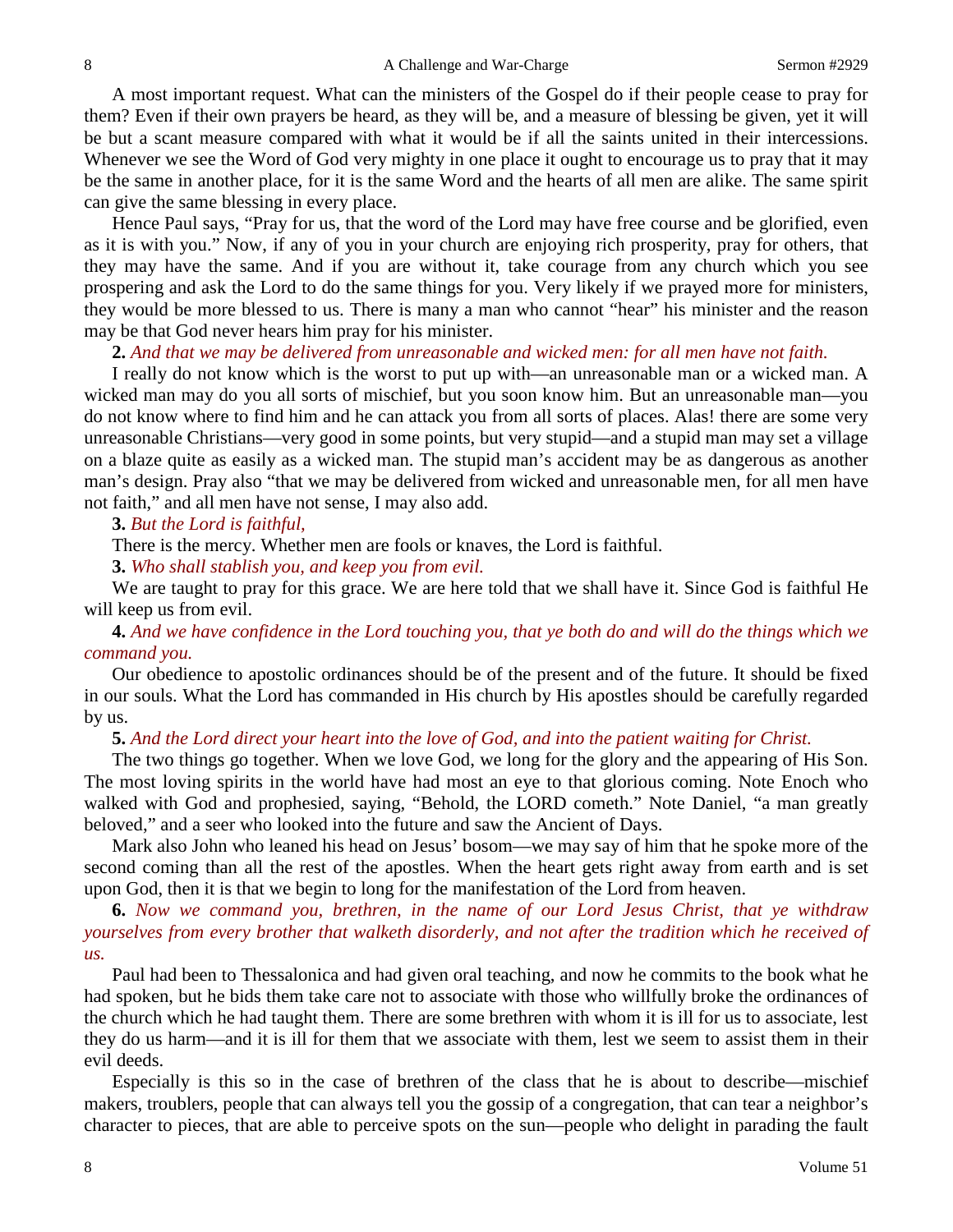of God's own children and are never so happy as when they are making others unhappy by what they have to say. These are the kind of people to whom you should give a wide berth.

**7-9.** *For yourselves know how ye ought to follow us: for we behaved not ourselves disorderly among you, neither did we eat any man's bread for nought; but wrought with labour and travail night and day, that we might not be chargeable to any of you: not because we have not power, but to make ourselves an ensample unto you to follow us.* 

The apostle had a right to be supported by those among whom he labored. He always insists upon that right, but for their good, knowing the tendency of that age, he abjured that right—and he is indignant that there should be others who did nothing whatever as to Christian ministry, but who availed themselves of the charity of the church at Thessalonica so as to be able to live upon it without work.

**10.** *For even when we were with you, this we commanded you, that if any would not work, neither should he eat.* 

A very capital rule, indeed. There are some so very spiritually minded that to soil their hands is also to soil their conscience. They are afraid of hard work. They think it is unspiritual, whereas there is nothing in the world, next to the grace of God, that is more likely to keep men out of mischief than having plenty to do.

**11.** *For we hear that there are some which walk among you disorderly, working not at all, but are busybodies.* 

Not doing their own business and therefore putting their noses into everybody else's business. If they had minded their own affairs, they would have left other people alone. There are such people alive now. We must not be surprised if we meet them seeing that they were alive in the apostle's days—if they troubled him it must be small marvel if they trouble us.

**12.** *Now them that are such we command and exhort by our Lord Jesus Christ, that with quietness they work, and eat their own bread.* 

The best bread and the sweetest is our own. We are to work for it. We are to work with quietness. I suppose to some that is very hard work, but they must labor after it, for quietness is a Christian grace—it is indeed a high Christian attainment.

**13-15.** *But ye, brethren, be not weary in well doing. And if any man obey not our word by this epistle, note that man and have no company with him, that he may be ashamed. Yet count him not as an enemy, but admonish him as a brother.* 

This kind of Christian discipline ought to be carried out still, in reference not only to this one case of busybodies, but to all other cases. When a church grows large, there can be no efficient discipline from one man, or from all his officers with him. There must be the discipline of the whole church towards itself—each Christian, according to his measure of grace, seeking the good of the whole—for while every man must bear his own burden, yet is it said, "Bear ye one another's burdens, and so fulfill the law of Christ." "Look not every man upon his own things, but also upon the things of others." The careful desire to promote the Christian welfare of all our fellow members is a very different thing from being busybodies. We must have equal desire not in any way to interfere where we should not.

**16.** *Now the Lord of peace himself give you peace always by all means.* 

What a sweet benediction. And how he heaps the words together, as if peace was one of the greatest blessings a church could have. Indeed, dear brethren, it is the essential to all other blessings. I am quite certain that we never should have enjoyed the long years of perpetual prosperity here which we have had if it had not pleased the Lord to keep us always in peace. So may we be for many and many a year to come! May no root of bitterness ever spring up to trouble us, but may this text be fulfilled—"Now the Lord of peace give you peace always by all means."

**16-17.** *The Lord be with you all. The salutation of Paul with mine own hand, which is the token in every epistle: so I write.* 

I suppose he always wrote a part of each epistle. Probably through the failure of his eyesight, he was unable to write the whole of it with his own hands, but employed some one of his brethren to be his